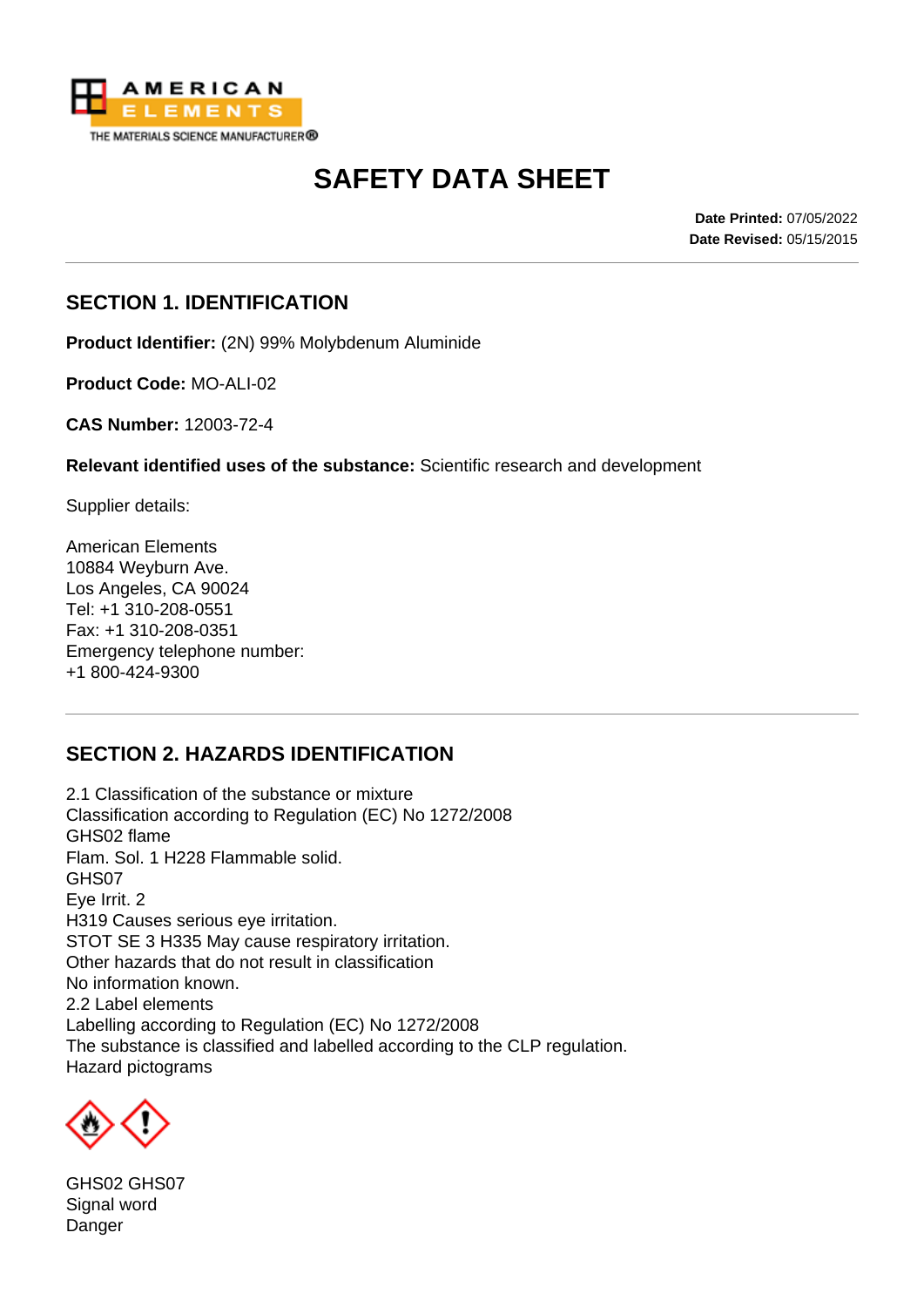Hazard statements H228 Flammable solid. H319 Causes serious eye irritation. H335 May cause respiratory irritation. Precautionary statements P210 Keep away from heat, hot surfaces, sparks, open flames and other ignition sources. No smoking. P261 Avoid breathing dust/fume/gas/mist/vapours/spray. P280 Wear protective gloves/protective clothing/eye protection/face protection. P305+P351+P338 IF IN EYES: Rinse cautiously with water for several minutes. Remove contact lenses, if present and easy to do. Continue rinsing. P405 Store locked up. P501 Dispose of contents/container in accordance with local/regional/national/international regulations. 2.3 Other hazards Results of PBT and vPvB assessment PBT: Not applicable. vPvB: Not applicable.

## **SECTION 3. COMPOSITION/INFORMATION ON INGREDIENTS**

**Substances** CAS# Designation: 12003-72-4 Molybdenum aluminide

# **SECTION 4. FIRST AID MEASURES**

4.1 Description of first aid measures After inhalation Supply fresh air. If required, provide artificial respiration. Keep patient warm. Consult doctor if symptoms persist. Seek immediate medical advice. After skin contact Instantly wash with water and soap and rinse thoroughly. Seek immediate medical advice. After eye contact Rinse opened eye for several minutes under running water. Then consult doctor. After swallowing Seek medical treatment. 4.2 Most important symptoms and effects, both acute and delayed No further relevant information available. 4.3 Indication of any immediate medical attention and special treatment needed No further relevant information available.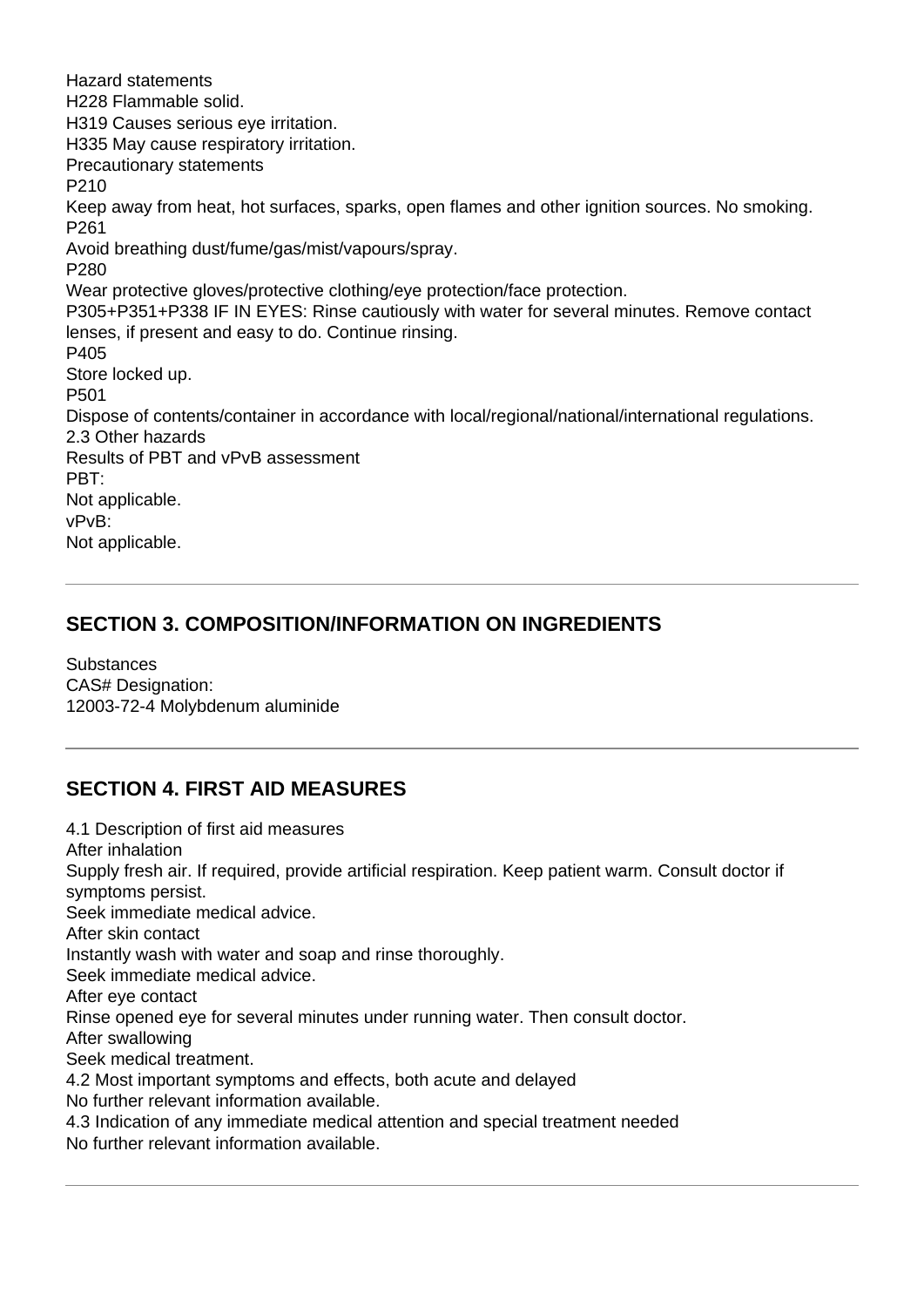# **SECTION 5. FIREFIGHTING MEASURES**

5.1 Extinguishing media Suitable extinguishing agents Special powder for metal fires. Do not use water. For safety reasons unsuitable extinguishing agents Water. 5.2 Special hazards arising from the substance or mixture If this product is involved in a fire, the following can be released: 5.3 Advice for firefighters Protective equipment: Wear self-contained breathing apparatus. Wear full protective suit.

# **SECTION 6. ACCIDENTAL RELEASE MEASURES**

6.1 Personal precautions, protective equipment and emergency procedures Wear protective equipment. Keep unprotected persons away. Ensure adequate ventilation Keep away from ignition sources 6.2 Environmental precautions: Do not allow material to be released to the environment without proper governmental permits. 6.3 Methods and material for containment and cleaning up: Keep away from ignition sources. Ensure adequate ventilation. Prevention of secondary hazards: Keep away from ignition sources. 6.4 Reference to other sections See Section 7 for information on safe handling See section 8 for information on personal protection equipment. See Section 13 for information on disposal.

#### **SECTION 7. HANDLING AND STORAGE**

7.1 Precautions for safe handling Keep containers tightly sealed. Store in cool, dry place in tightly closed containers. Ensure good ventilation/exhaustion at the workplace. Information about protection against explosions and fires: Protect against electrostatic charges. 7.2 Conditions for safe storage, including any incompatibilities Storage Requirements to be met by storerooms and containers: Store in cool location. Information about storage in one common storage facility: Store away from oxidising agents. Store away from halogens. Further information about storage conditions: Keep container tightly sealed. Store in cool, dry conditions in well sealed containers. 7.3 Specific end use(s)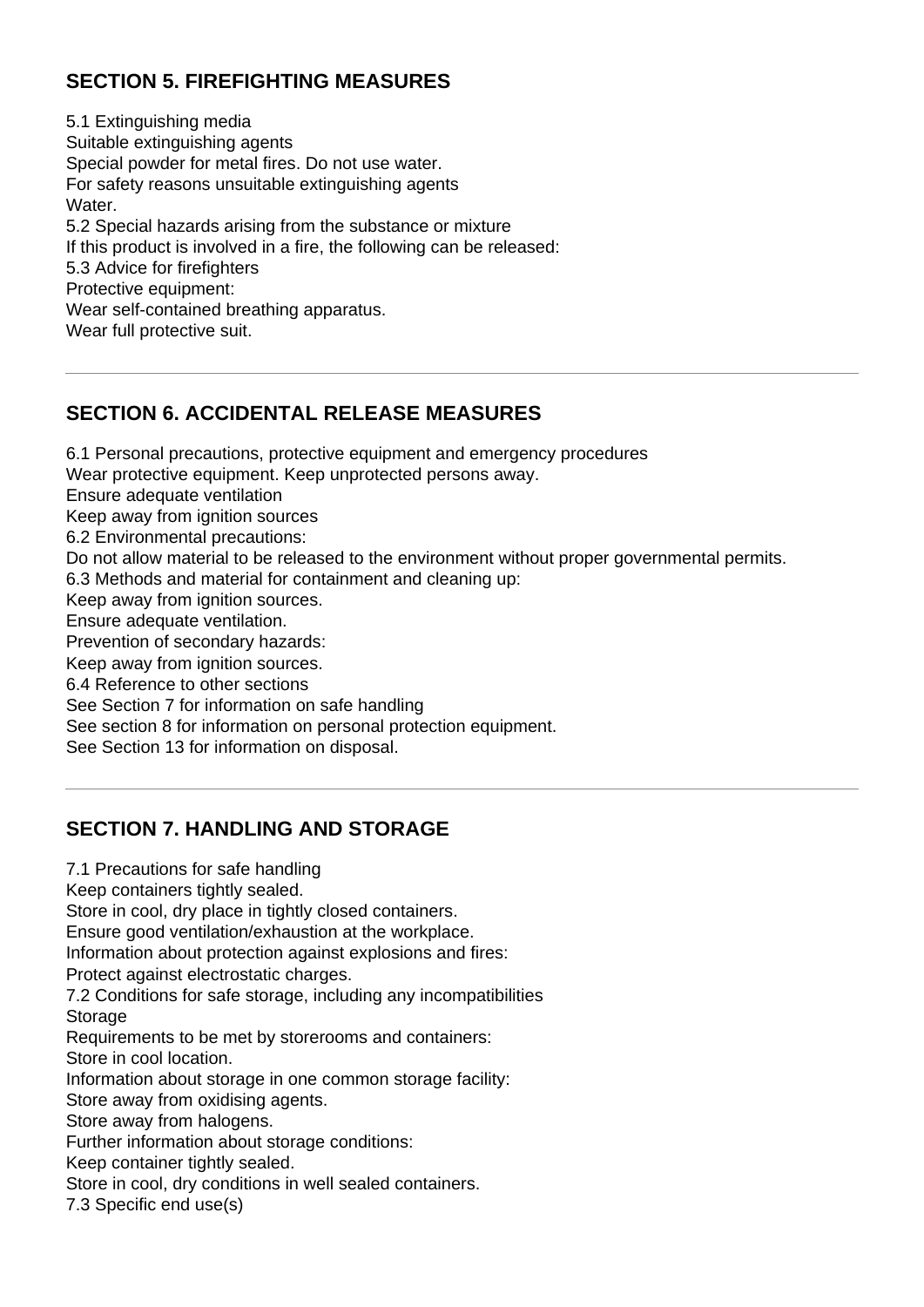# **SECTION 8. EXPOSURE CONTROLS/PERSONAL PROTECTION**

Additional information about design of technical systems:

Properly operating chemical fume hood designed for hazardous chemicals and having an average face velocity of at least 100 feet per minute.

8.1 Control parameters

Components with critical values that require monitoring at the workplace:

The product does not contain any relevant quantities of materials with critical values that have to be monitored at the workplace.

Additional information:

No data

8.2 Exposure controls

Personal protective equipment

General protective and hygienic measures

The usual precautionary measures should be adhered to in handling the chemicals.

Keep away from foodstuffs, beverages and food.

Instantly remove any soiled and impregnated garments.

Wash hands during breaks and at the end of the work.

Avoid contact with the eyes.

Avoid contact with the eyes and skin.

Maintain an ergonomically appropriate working environment.

Breathing equipment:

Use breathing protection with high concentrations.

Protection of hands:

Check protective gloves prior to each use for their proper condition.

The selection of the suitable gloves does not only depend on the material, but also on further marks of quality and varies from manufacturer to manufacturer.

Material of gloves

Impervious gloves

Eye protection: Safety glasses

Face protection

Body protection:

Protective work clothing.

# **SECTION 9. PHYSICAL AND CHEMICAL PROPERTIES**

9.1 Information on basic physical and chemical properties General Information Appearance: Form: Powder Smell: Odourless Odour threshold: Not determined. pH-value: Not applicable. Change in condition Melting point/Melting range: Not determined Boiling point/Boiling range: Not determined Sublimation temperature / start: Not determined Flash point: Not applicable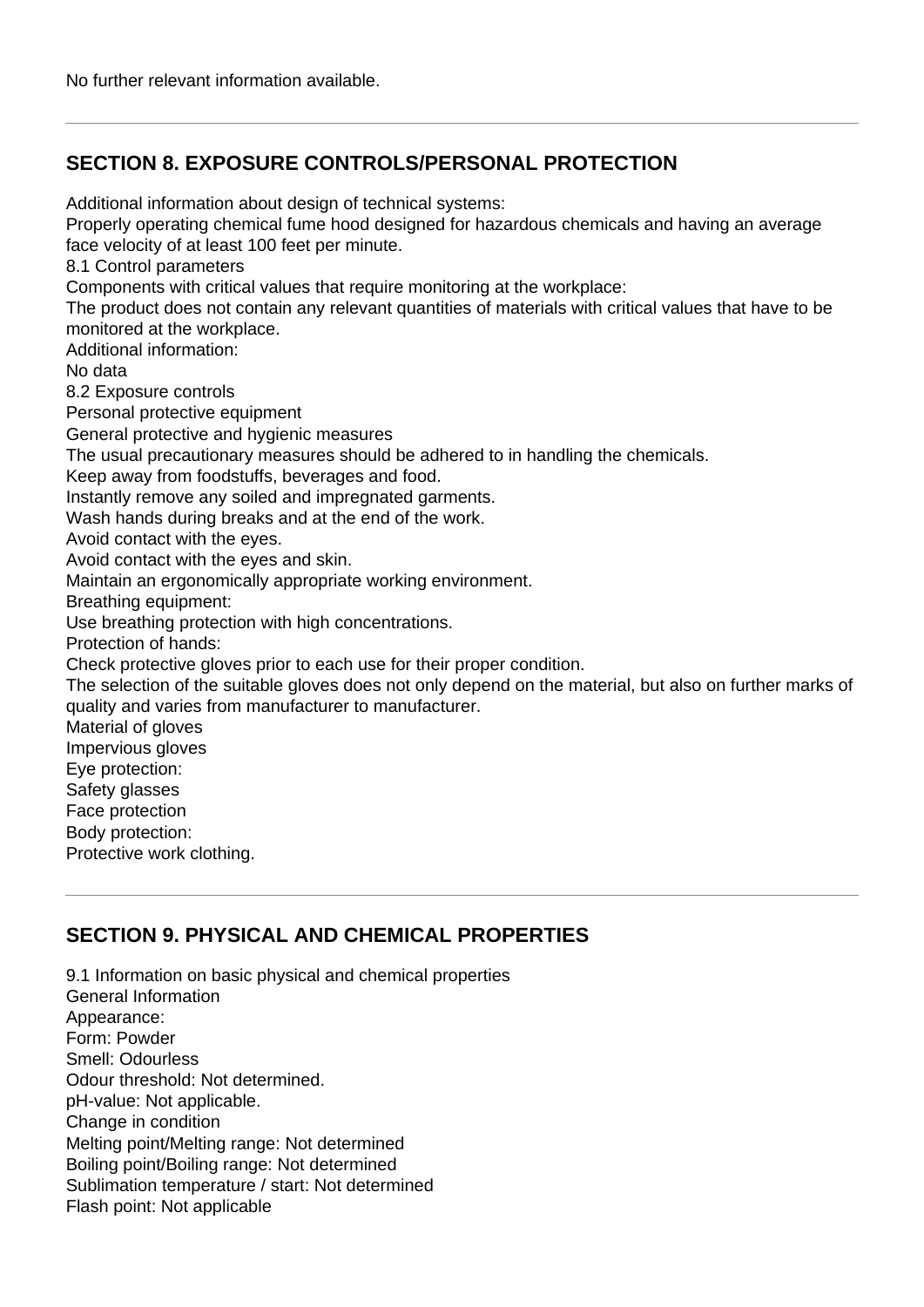Inflammability (solid, gaseous) Highly flammable. Ignition temperature: Not determined Decomposition temperature: Not determined Self-inflammability: Not determined. Danger of explosion: Not determined. Critical values for explosion: Lower: Not determined Upper: Not determined Steam pressure: Not applicable. Density at 20 °C Not determined Relative density Not determined. Vapour density Not applicable. Evaporation rate Not applicable. Solubility in / Miscibility with Water: Insoluble Partition coefficient (n-octanol/water): Not determined. Viscosity: dynamic: Not applicable. kinematic: Not applicable. 9.2 Other information No further relevant information available.

#### **SECTION 10. STABILITY AND REACTIVITY**

10.1 Reactivity No information known. 10.2 Chemical stability Stable under recommended storage conditions. Thermal decomposition / conditions to be avoided: No decomposition if used and stored according to specifications. 10.3 Possibility of hazardous reactions No dangerous reactions known 10.4 Conditions to avoid No further relevant information available. 10.5 Incompatible materials: Oxidising agents **Halogens** Interhalogens 10.6 Hazardous decomposition products: Metal oxide

#### **SECTION 11. TOXICOLOGICAL INFORMATION**

11.1 Information on toxicological effects Acute toxicity: No effects known. LD/LC50 values that are relevant for classification: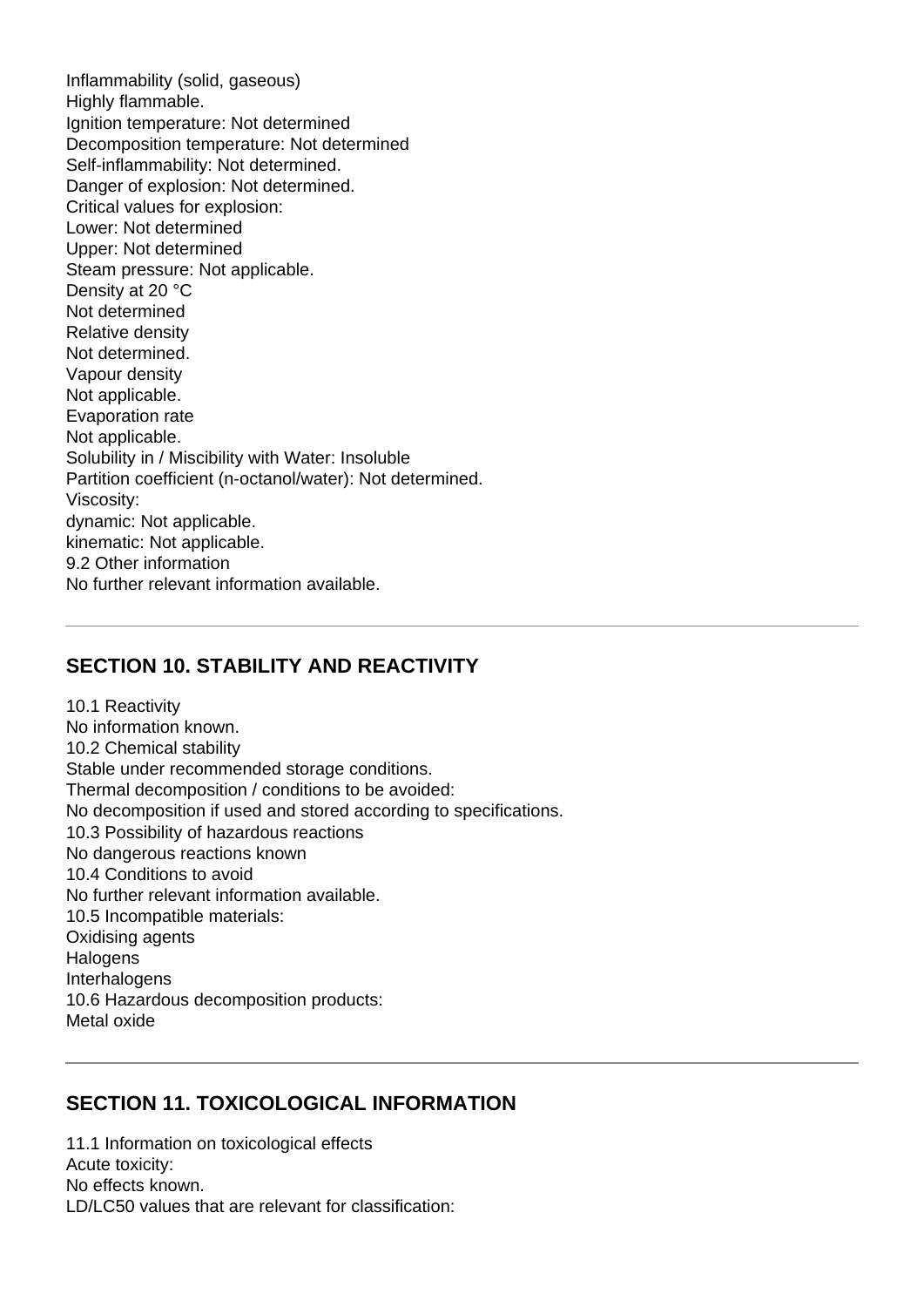No data Skin irritation or corrosion: Irritant for skin and mucous membranes. Eye irritation or corrosion: Causes serious eye irritation. Sensitization: No sensitizing effect known. Germ cell mutagenicity: No effects known. Carcinogenicity: No classification data on carcinogenic properties of this material is available from the EPA, IARC, NTP, OSHA or ACGIH. Reproductive toxicity: No effects known. Specific target organ system toxicity - repeated exposure: No effects known. Specific target organ system toxicity - single exposure: May cause respiratory irritation. Aspiration hazard: No effects known. Subacute to chronic toxicity: No effects known. Additional toxicological information: To the best of our knowledge the acute and chronic toxicity of this substance is not fully known.

# **SECTION 12. ECOLOGICAL INFORMATION**

12.1 Toxicity Aquatic toxicity: No further relevant information available. 12.2 Persistence and degradability No further relevant information available. 12.3 Bioaccumulative potential No further relevant information available. 12.4 Mobility in soil No further relevant information available. Additional ecological information: General notes: Do not allow material to be released to the environment without proper governmental permits. Generally not hazardous for water. Avoid transfer into the environment. 12.5 Results of PBT and vPvB assessment PBT: Not applicable. vPvB: Not applicable. 12.6 Other adverse effects No further relevant information available.

# **SECTION 13. DISPOSAL CONSIDERATIONS**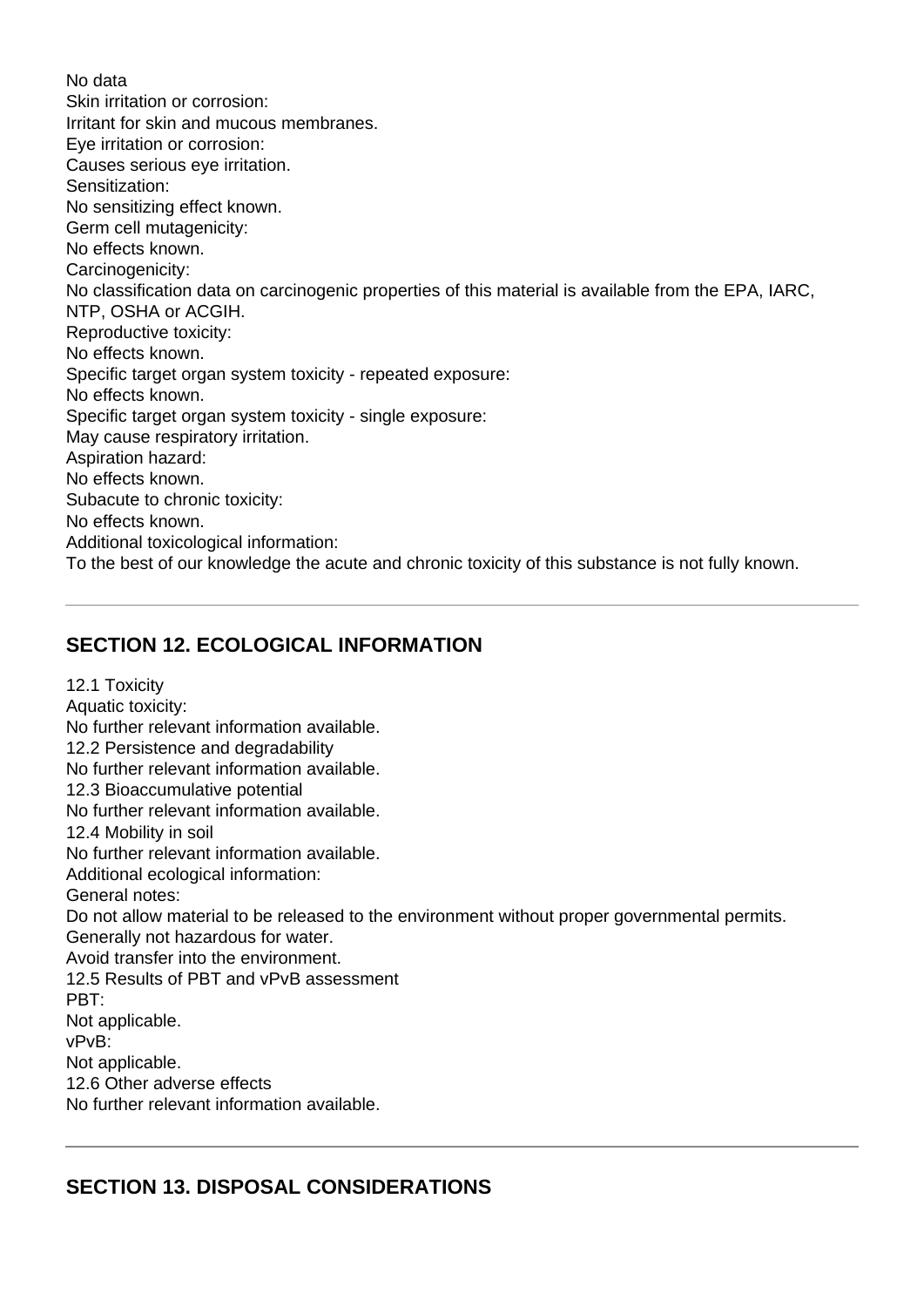13.1 Waste treatment methods Recommendation Hand over to disposers of hazardous waste. Must be specially treated under adherence to official regulations. Consult state, local or national regulations for proper disposal. Uncleaned packagings: Recommendation: Disposal must be made according to official regulations.

### **SECTION 14. TRANSPORT INFORMATION**

UN-Number ADR, IMDG, IATA UN3178 14.2 UN proper shipping name ADR 3178 FLAMMABLE SOLID, INORGANIC, N.O.S. IMDG, IATA FLAMMABLE SOLID, INORGANIC, N.O.S. 14.3 Transport hazard class(es) ADR Class 4.1 (F3) Flammable solids, self-reactive substances and solid desensitised explosives. Label 4.1 IMDG, IATA **Class** 4.1 Flammable solids, self-reactive substances and solid desensitised explosives. Label 4.1 Packing group ADR, IMDG, IATA IIl 14.5 Environmental hazards: Not applicable. 14.6 Special precautions for user Warning: Flammable solids, self-reactive substances and solid desensitised explosives. Kemler Number: 40 14.7 Transport in bulk according to Annex II of MARPOL73/78 and the IBC Code Not applicable. Transport/Additional information: UN "Model Regulation": UN3178, FLAMMABLE SOLID, INORGANIC, N.O.S., 4.1, Ill

# **SECTION 15. REGULATORY INFORMATION**

15.1 Safety, health and environmental regulations/legislation specific for the substance or mixture Australian Inventory of Chemical Substances Substance is not listed. Standard for the Uniform Scheduling of Drugs and Poisons Substance is not listed.